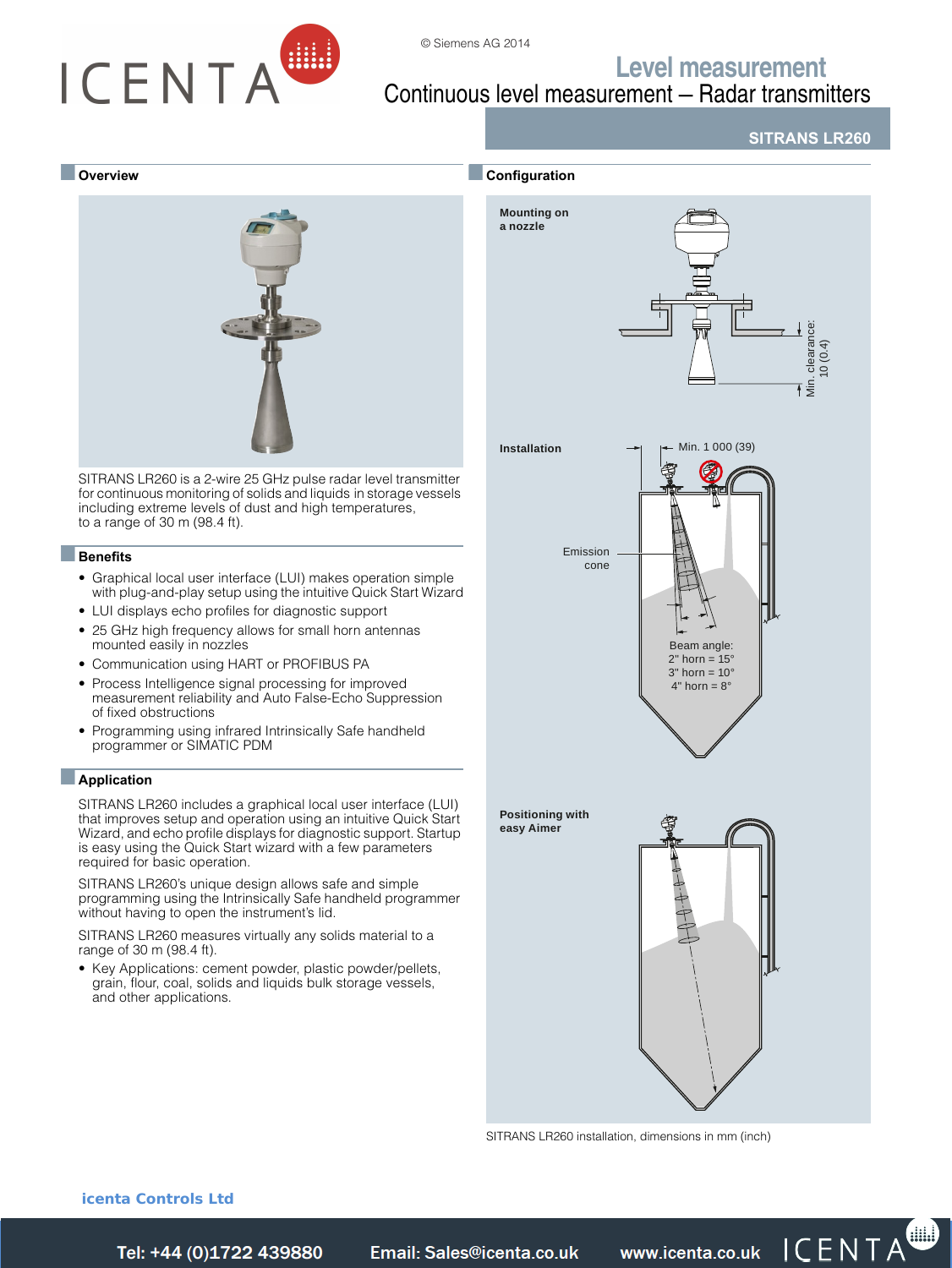# **Level measurement** Continuous level measurement — Radar transmitters

## **SITRANS LR260**

| Mode of operation<br>Measuring principle                                                                      | Pulse radar level measurement                                                                                                                                                 |
|---------------------------------------------------------------------------------------------------------------|-------------------------------------------------------------------------------------------------------------------------------------------------------------------------------|
| Frequency                                                                                                     | K-band (25.0 GHz)                                                                                                                                                             |
| Minimum detectable distance                                                                                   | 0.05 m (2 inch) from end of horn                                                                                                                                              |
| Maximum measuring range 1)                                                                                    |                                                                                                                                                                               |
| • Solids                                                                                                      |                                                                                                                                                                               |
|                                                                                                               | • 2" horn: 10 m (32.8 ft)<br>• 3" horn: 20 m $(65.6 \text{ ft})$<br>• 4" horn: 30 m (98.4 ft)                                                                                 |
| • Liquids                                                                                                     | • 2" horn: 20 m (65.6 ft)<br>• 3" horn: 30 m (98.4 ft)<br>• 4" horn: 30 m $(98.4 \text{ ft})$                                                                                 |
| <b>Output - HART</b>                                                                                          |                                                                                                                                                                               |
| Power<br>Fail signal<br>Load                                                                                  | $\bullet$ 4  20 mA ( $\pm$ 0.02 mA accuracy)<br>• Nominal 24 V DC<br>(max. 30 V DC)<br>3.6 mA  23 mA; or last value<br>$230600\,\Omega$                                       |
|                                                                                                               | • Per IEC 61158-2                                                                                                                                                             |
| <b>Output - PROFIBUS PA</b>                                                                                   | • 15.0 mA<br>• Profile version 3.01, Class B                                                                                                                                  |
| Performance (according to                                                                                     |                                                                                                                                                                               |
| reference conditions IEC60770-1)<br>Maximum measured error<br>(including hysteresis and<br>non-repeatability) | • 25 mm (1 inch) from minimum<br>detectable distance to<br>300 mm (11.8 inch)<br>• Remainder of range $= 10$ mm<br>$(0.39$ inch) or $0.1\%$ of span<br>(whichever is greater) |
| <b>Rated operating conditions</b>                                                                             |                                                                                                                                                                               |
| Installation conditions                                                                                       |                                                                                                                                                                               |
| • Location                                                                                                    | Indoor/outdoor                                                                                                                                                                |
| Ambient conditions (enclosure)<br>• Ambient temperature<br>• Installation category<br>• Pollution degree      | $-40+80$ °C ( $-40+176$ °F)<br>I<br>$\overline{4}$                                                                                                                            |
| <b>Medium conditions</b>                                                                                      |                                                                                                                                                                               |
| Dielectric constant $\varepsilon_r$                                                                           | $\varepsilon_r$ > 1.6, antenna and application<br>dependent                                                                                                                   |
| Process temperature                                                                                           | $-40$ $+200$ °C ( $-40$ $+392$ °F)                                                                                                                                            |
| Process pressure                                                                                              | • 0.5 bar g (7.25 psi g) maximum<br>• 3 bar g (43.5 psi g) optional with<br>80 °C (176 °F) temperature max                                                                    |

| Design                                    |                                                                                            |
|-------------------------------------------|--------------------------------------------------------------------------------------------|
| Enclosure<br>• Construction               | Aluminum, polyester                                                                        |
|                                           | powder-coated                                                                              |
| • Conduit entry                           | 2 x M20x1.5 or 2 x 1/2" NPT                                                                |
| Degree of protection                      | Type 4X/NEMA 4X, Type 6/<br>NEMA 6, IP67, IP68                                             |
| Weight                                    | < 8.14 kg (17.9 lb) including<br>4" flange and standard Easy<br>Aimer with 4" horn antenna |
| Display (local)                           | Graphic LCD, with bar graph<br>representing level                                          |
| Flange and horn                           |                                                                                            |
| (easy aimer model)                        |                                                                                            |
| • Material<br>• Horn antenna              | 304 stainless steel<br>2" horn<br>3" horn<br>4" horn                                       |
| Process connections                       |                                                                                            |
| • Universal flanges <sup>2)</sup>         | 2 inch/50 mm, 3 inch/80 mm,<br>4 inch/100 mm, 6 inch/150 mm                                |
| Mechanical<br>(Threaded Connection model) |                                                                                            |
| • Threaded connection                     | 2" NPT (ASME B1.20.1), R (BSPT,                                                            |
| • Materials                               | EN 10226-1) or G (BSPP,                                                                    |
|                                           | EN ISO 228-1)<br>316L/1.4404 or 316L/1.4435                                                |
|                                           |                                                                                            |
|                                           | stainless steel PTFE emitter                                                               |
| <b>Certificates and approvals</b>         |                                                                                            |
| General                                   | CSA <sub>US/C</sub> , CE, FM                                                               |
| Radio                                     | Europe (R&TTE), FCC.<br>Industry Canada, C-TICK                                            |
| Hazardous                                 | CSA/FM Class II, Div. 1,                                                                   |
|                                           | Groups E, F, G, Class III<br>ATEX II 1D, 1/2D, 2D Ex ta IIIC                               |
|                                           | T100 °C Da                                                                                 |
|                                           | IECEx/ATEX II 1 GD Ex ia IIC T4                                                            |
|                                           | Ga, Ex ta IIIC T100 °C Da                                                                  |
|                                           | CSA/FM Class I, II, III, Div. 1,<br>Groups A, B, C, D, E, F, G                             |
|                                           | SABS ARP0108 Ex ia IIC T4 Ga                                                               |
| Programming                               |                                                                                            |
| Intrinsically Safe Siemens handheld       | Infrared receiver                                                                          |
| programmer                                | IS model:                                                                                  |
| • Approvals for handheld<br>programmer    | ATEX II 1GD Ex ia IIC T4 Ga<br>Ex iaD 20 T135 °C                                           |
|                                           | $T_a = -20  +50 °C$                                                                        |
|                                           | CSA/FM Class I, II, and III, Div. 1.,<br>Groups A, B, C, D, E, F, G,                       |
|                                           | T6 T <sub>a</sub> = 50 °C                                                                  |
| Handheld communicator<br>PC               | HART communicator 375<br>SIMATIC PDM                                                       |
| Display (local)                           | Graphic local user interface                                                               |

1) From sensor reference point

<sup>2)</sup> Universal flange mates with EN 1092-1 (PN 16)/ASME B16.5 (150 lb)/<br>JIS 2220 (10K) bolt hole pattern

#### **icenta Controls Ltd**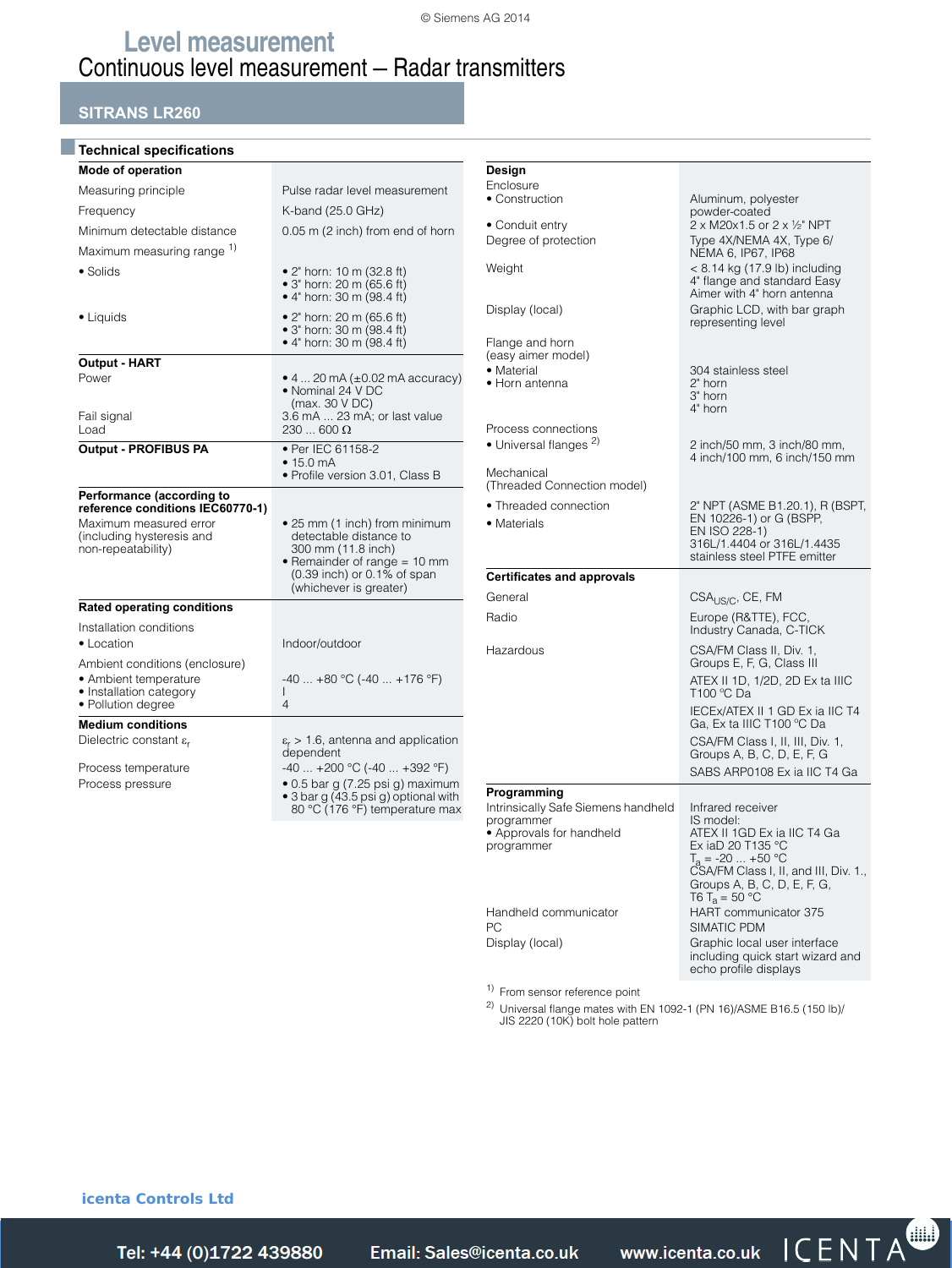**Level measurement**

# Continuous level measurement — Radar transmitters

## **SITRANS LR260**

| <b>Selection and Ordering data</b>                                                                                                                                 | Article No.                                                                                                                                                                                                                                                                                                                                                               | Selection and Ordering data                                                                                                                  | Order code          |
|--------------------------------------------------------------------------------------------------------------------------------------------------------------------|---------------------------------------------------------------------------------------------------------------------------------------------------------------------------------------------------------------------------------------------------------------------------------------------------------------------------------------------------------------------------|----------------------------------------------------------------------------------------------------------------------------------------------|---------------------|
| <b>SITRANS LR260</b><br>2-wire, 25 GHz pulse radar level transmitter for continuous monitoring of solids to a range of 30 m<br>$(98.4 \text{ ft})$ .               | 7ML5427-<br>$\begin{array}{c} \color{red}{0} \color{black} \end{array} \begin{array}{c} \color{red}{0} \color{black} \end{array} \begin{array}{c} \color{red}{0} \color{black} \end{array} \begin{array}{c} \color{red}{0} \color{black} \end{array} \begin{array}{c} \color{red}{0} \color{black} \end{array} \begin{array}{c} \color{red}{0} \color{black} \end{array}$ | <b>Further designs</b><br>Please add "-Z" to Article No. and specify Order<br>$code(s)$ .                                                    |                     |
| Order handheld programmer separately<br>process connection<br>Universal flat faced flange fits ANSI/DIN/JIS<br>flanges, Easy Aimer with integral (Easy Aimer ball) |                                                                                                                                                                                                                                                                                                                                                                           | Stainless steel tag [69 x 50 mm (2.71 x 1.97 inch)]:<br>Measuring-point number/identification<br>(max. 27 characters); specify in plain text | <b>Y15</b>          |
| 2 inch/50 mm                                                                                                                                                       | A                                                                                                                                                                                                                                                                                                                                                                         | Manufacturer's test certificate: M to DIN 55350,                                                                                             | C <sub>11</sub>     |
| 3 inch/80 mm                                                                                                                                                       | B                                                                                                                                                                                                                                                                                                                                                                         | Part 18 and to ISO 9000<br>Inspection Certificate Type 3.1 per EN 102044)                                                                    | C <sub>12</sub>     |
| 4 inch/100 mm                                                                                                                                                      | C                                                                                                                                                                                                                                                                                                                                                                         | <b>Operating Instructions for HART/mA device</b>                                                                                             | Article No.         |
| 6 inch/150 mm                                                                                                                                                      | D                                                                                                                                                                                                                                                                                                                                                                         |                                                                                                                                              | 7ML1998-5KE31       |
| Threaded connection                                                                                                                                                |                                                                                                                                                                                                                                                                                                                                                                           | English<br>German                                                                                                                            | 7ML1998-5KE03       |
| 2" NPT (ASME B1.20.1) (tapered thread) <sup>1)2)5)</sup>                                                                                                           | Е                                                                                                                                                                                                                                                                                                                                                                         | Note: The Operating Instructions should be<br>ordered as a separate line item on the order.                                                  |                     |
| R 2" [(BSPT), EN 10226-1] (tapered thread) <sup>1)2)5)</sup><br>G 2" [(BSPT), EN ISO 228-1] (parallel thread) <sup>1)2)5)</sup>                                    | F<br>G                                                                                                                                                                                                                                                                                                                                                                    | Multi-language Quick Start manual                                                                                                            | A5E32106122         |
| Antenna                                                                                                                                                            |                                                                                                                                                                                                                                                                                                                                                                           | This device is shipped with the Siemens Milltronics<br>manual DVD containing the ATEX Quick Start and                                        |                     |
| 2" Horn antenna, fits 50 mm or 2" nozzles <sup>1)</sup>                                                                                                            | A                                                                                                                                                                                                                                                                                                                                                                         | Operating Instructions library.                                                                                                              |                     |
| 2" Horn antenna with 100 mm extension <sup>1)</sup>                                                                                                                | в                                                                                                                                                                                                                                                                                                                                                                         | <b>Operating Instructions for PROFIBUS PA device</b>                                                                                         |                     |
| 2" Horn antenna with 200 mm extension <sup>1)</sup>                                                                                                                | C                                                                                                                                                                                                                                                                                                                                                                         | English                                                                                                                                      | 7ML1998-5KF03       |
| 2" Horn antenna with 500 mm extension <sup>1)2)</sup>                                                                                                              | D                                                                                                                                                                                                                                                                                                                                                                         | German<br>Note: The Operating Instructions should be                                                                                         | 7ML1998-5KF31       |
| 2" Horn antenna with 1 000 mm extension <sup>1)2)</sup><br>3" Horn antenna, fits 80 mm or 3" nozzles <sup>3)</sup>                                                 | E<br>F                                                                                                                                                                                                                                                                                                                                                                    | ordered as a separate line item on the order.                                                                                                |                     |
| 3" Horn antenna with 100 mm extension <sup>3)</sup>                                                                                                                | G                                                                                                                                                                                                                                                                                                                                                                         | Multi-language Quick Start manual<br>This device is shipped with the Siemens Milltronics                                                     | A5E32114443         |
| 3" Horn antenna with 200 mm extension <sup>3)</sup>                                                                                                                | н                                                                                                                                                                                                                                                                                                                                                                         | manual DVD containing the ATEX Quick Start and                                                                                               |                     |
| 3" Horn antenna with 500 mm extension <sup>2)3)</sup>                                                                                                              | J                                                                                                                                                                                                                                                                                                                                                                         | Operating Instructions library.                                                                                                              |                     |
| 3" Horn antenna with 1 000 mm extension <sup>2)3)</sup>                                                                                                            | Κ                                                                                                                                                                                                                                                                                                                                                                         | <b>Accessories</b>                                                                                                                           |                     |
| 4" Horn antenna, fits 100 mm or 4" nozzles                                                                                                                         | L                                                                                                                                                                                                                                                                                                                                                                         | One metallic cable gland M20x1.5,<br>rated -40  +80 °C (-40  +176 °F), HART                                                                  | 7ML1930-1AP         |
| 4" Horn antenna with 100 mm extension                                                                                                                              | M                                                                                                                                                                                                                                                                                                                                                                         | One metallic cable gland M20x1.5,                                                                                                            | 7ML1930-1AQ         |
| 4" Horn antenna with 200 mm extension<br>4" Horn antenna with 500 mm extension <sup>2)</sup>                                                                       | Ν<br>P                                                                                                                                                                                                                                                                                                                                                                    | rated -40  +80 °C (-40  +176 °F),<br>PROFIBUS PA                                                                                             |                     |
| 4" Horn antenna with 1 000 mm extension <sup>2)</sup>                                                                                                              | Q                                                                                                                                                                                                                                                                                                                                                                         | Handheld programmer, Infrared, Intrinsically Safe                                                                                            | 7ML1930-1BK         |
| Purge (self cleaning) connection                                                                                                                                   |                                                                                                                                                                                                                                                                                                                                                                           | Dust cap, PTFE, for 2 inch/50 mm horn                                                                                                        | 7ML1930-1DE         |
| No purge connection                                                                                                                                                | 0                                                                                                                                                                                                                                                                                                                                                                         | Dust cap, PTFE, for 3 inch/75 mm horn                                                                                                        | 7ML1930-1BL         |
| Purge connection                                                                                                                                                   | 1                                                                                                                                                                                                                                                                                                                                                                         | Dust cap, PTFE, for 4 inch/100 mm horn                                                                                                       | 7ML1930-1BM         |
| Output/communication<br>4  20 mA, HART<br>PROFIBUS PA                                                                                                              | 0                                                                                                                                                                                                                                                                                                                                                                         | HART modem/RS 232<br>(for use with a PC and SIMATIC PDM)                                                                                     | 7MF4997-1DA         |
| <b>Cable inlet</b>                                                                                                                                                 | 1                                                                                                                                                                                                                                                                                                                                                                         | HART modem/USB<br>(for use with a PC and SIMATIC PDM)                                                                                        | 7MF4997-1DB         |
| 2 x M20x1.5<br>$2 \times \frac{1}{2}$ " NPT                                                                                                                        | A                                                                                                                                                                                                                                                                                                                                                                         | SITRANS RD100 Remote display - see Chapter 7                                                                                                 |                     |
| Note: Polymeric cable glands will be provided with                                                                                                                 | R                                                                                                                                                                                                                                                                                                                                                                         | SITRANS RD200 Remote display - see Chapter 7                                                                                                 |                     |
| M <sub>20</sub> devices.<br><b>Approvals</b>                                                                                                                       |                                                                                                                                                                                                                                                                                                                                                                           | SITRANS RD500 web, datalogging, alarming,<br>ethernet, and modem support for instrumentation -<br>see Chapter 7                              | 7ML5750-<br>1AA00-0 |
| General purpose, CSA <sub>US/C</sub> , FM, Industry Canada,<br>FCC, CE, R&TTE, C-TICK                                                                              | А                                                                                                                                                                                                                                                                                                                                                                         | For applicable back up point level switch -                                                                                                  |                     |
| CSA/FM Class II, Div. I, Groups E, F, G, Class III, Industry Canada, FCC, C-TICK                                                                                   | в                                                                                                                                                                                                                                                                                                                                                                         | see point level section on page 4/9<br>Note: Products shipped with plastic cable gland,                                                      |                     |
| ATEX II 1D, 1/2D, 2D Ex ta IIIC T100 °C Da, CE,<br>R&TTE, C-TICK; INMETRO                                                                                          | C                                                                                                                                                                                                                                                                                                                                                                         | rated to -20 °C. If -40 °C rating required,<br>then metallic cable gland is recommended.                                                     |                     |
| Non-incendive, CSA/FM Class I, Div. 2, Groups A,<br>B, C, D, Industry Canada, FCC, C-TICK                                                                          | D                                                                                                                                                                                                                                                                                                                                                                         | 1) Maximum measurement range 10 m (32.8 ft) solids or 20m (65.6ft) liquids                                                                   |                     |
| Intrinsically safe, IECEx/ATEX II 1 GD Ex ia IIC T4<br>Ga, Ex ta IIIC T100 °C Da, R&TTE, C-TICK                                                                    | Ε                                                                                                                                                                                                                                                                                                                                                                         | 2) Available with Purge option 0 only<br>3) Maximum measurement range 20 m (65.6 ft) solids or 30m (98.4ft) liquids                          |                     |
| Intrinsically safe, CSA/FM Class I, II, III, Div. 1,<br>Groups A, B, C, D, E, F, G, Industry Canada, FCC,<br>C-TICK                                                | F                                                                                                                                                                                                                                                                                                                                                                         | 4) Available with pressure option 0 only<br>5) Available with Antenna Options A, B, F, G, L, and M only                                      |                     |
| Intrinsically safe, South Africa ARP0108 Ex ia IIC T4<br>Ga                                                                                                        | G                                                                                                                                                                                                                                                                                                                                                                         | 6) Available with pressure option 0 only                                                                                                     |                     |
| <b>Pressure rating</b><br>Rating per Pressure/Temperature curves in<br>manual <sup>o</sup>                                                                         | $\bf{0}$                                                                                                                                                                                                                                                                                                                                                                  |                                                                                                                                              |                     |
| 0.5 bar g (7.25 psi g) maximum                                                                                                                                     | 1                                                                                                                                                                                                                                                                                                                                                                         |                                                                                                                                              |                     |

## **icenta Controls Ltd**

Siemens FI 01 · 2014 **4/255** *Tel: +44 (0)1722 41 Fax: +44 (0)1722 e: sales@icenta.co.uk www.icenta.co.uk*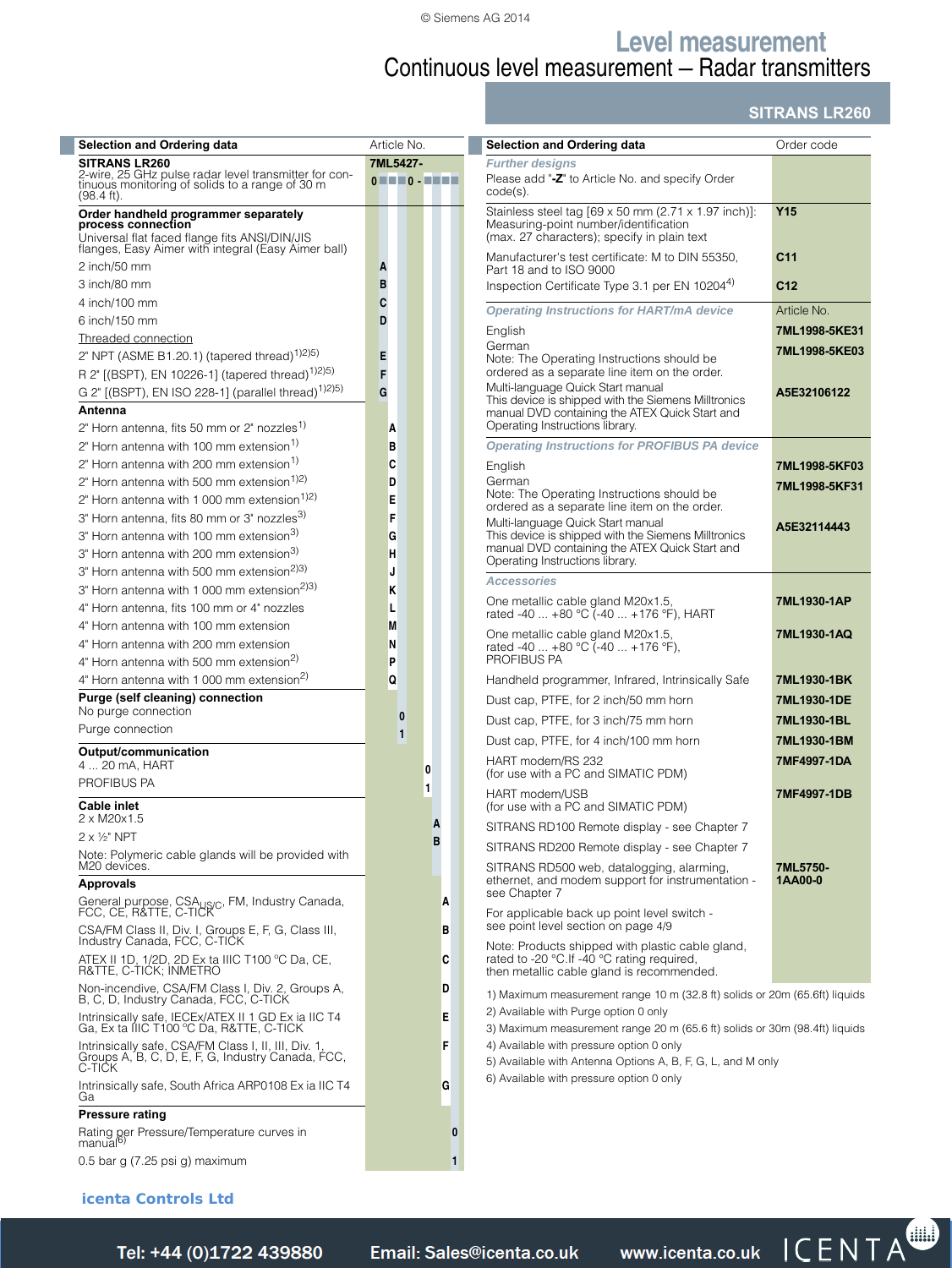#### © Siemens AG 2014

# **Level measurement** Continuous level measurement — Radar transmitters

#### **SITRANS LR260**

#### ■**Characteristic curves**



SITRANS LR260 Ambient/Process Flange Surface Temperature Curve

## ■**Dimensional drawings**



SITRANS LR260, dimensions in mm (inch)

**icenta Controls Ltd**